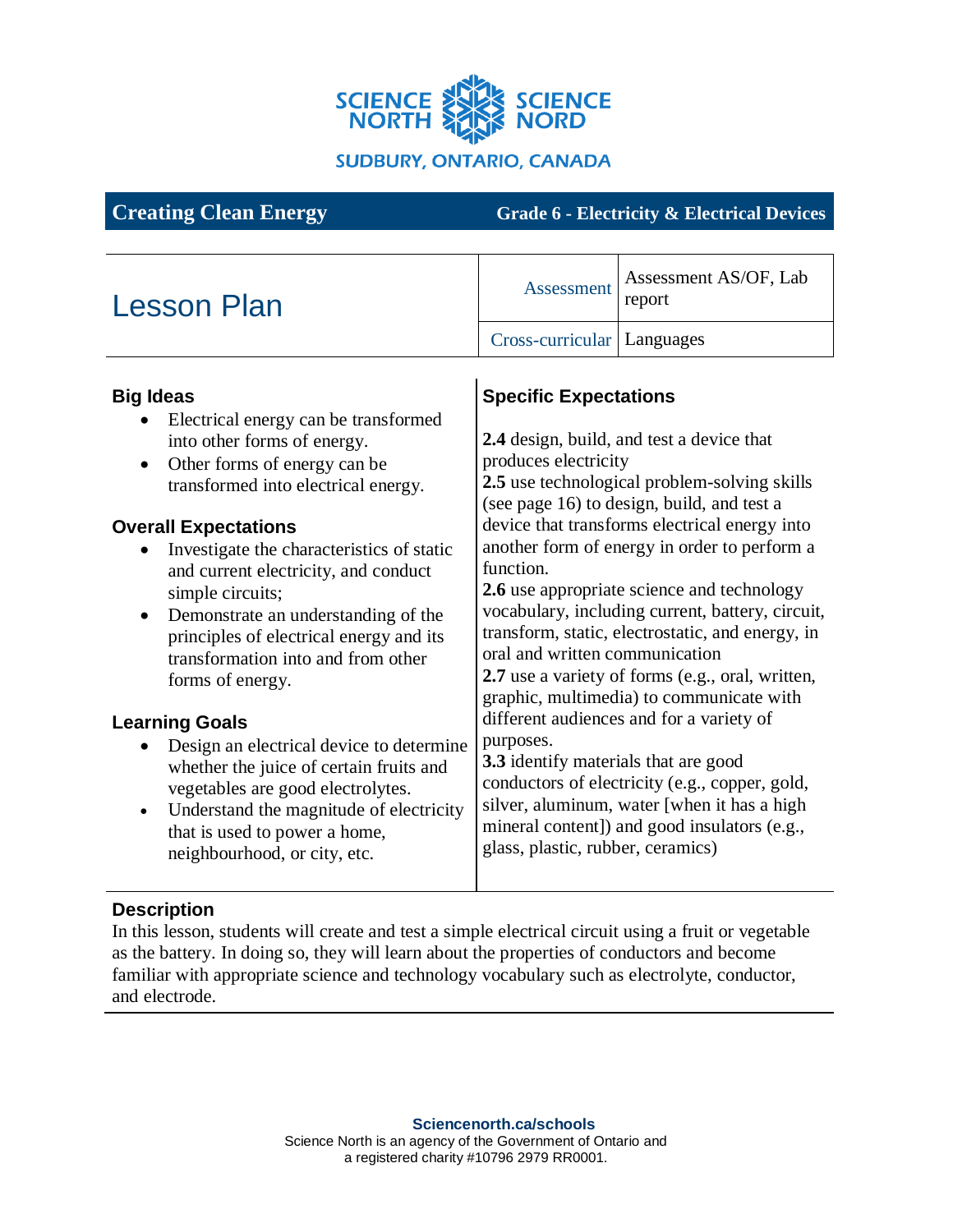| <b>Materials</b>                                                                                                                                                                                                   | <b>Safety Notes</b>                                                                                                                                                                                                                                                                         |
|--------------------------------------------------------------------------------------------------------------------------------------------------------------------------------------------------------------------|---------------------------------------------------------------------------------------------------------------------------------------------------------------------------------------------------------------------------------------------------------------------------------------------|
| Lemons<br>$\bullet$<br>Extra fruit (grapefruit, oranges,<br>$\bullet$<br>tomatoes, kiwis, etc.)<br>Alligator clips<br>$\bullet$<br>LED battery<br>$\bullet$<br>Multi-meter<br>$\bullet$<br>• Zinc and copper nails | The fruit used in this project should<br>$\bullet$<br>not be eaten.<br>Care should be taken when handling<br>$\bullet$<br>the metal electrodes, LED and<br>alligator clip leads.<br>Wear goggles when conducting the<br>$\bullet$<br>experiment in case the acid from the<br>fruit squirts. |

## **Introduction**

The goal of the laboratory is for students to understand how wet cells function. By having the opportunity to create their own wet cells using a variety of different fruit or vegetables, students will begin to understand the properties of a conductor that allow the flow of electricity.

## **Part A:**

In a learning circle:

- Discuss the principles of static electricity and the flow of electrons
- Discuss the differences between insulators and conductors
- Determine why some materials are better conductors than others

# **Part B:**

Before beginning the lab, review the *Fruit Battery - Student Handout* document with the students to ensure they are familiarized with the challenge, previously taught concepts and what a wet cell resembles.

To allow students the opportunity to create their own experiment, complete the POEO (Action, Part A) as well as the lab overview the day before conduction the actual experiment (Action, Part B). This will allow the students to begin thinking about wet cells and decide which fruit they would like to conduct the experiment. Ask the students to bring the three fruit they'd like to test from home. Have extra fruit such as lemons, grapefruit, oranges, tomatoes, kiwis, available.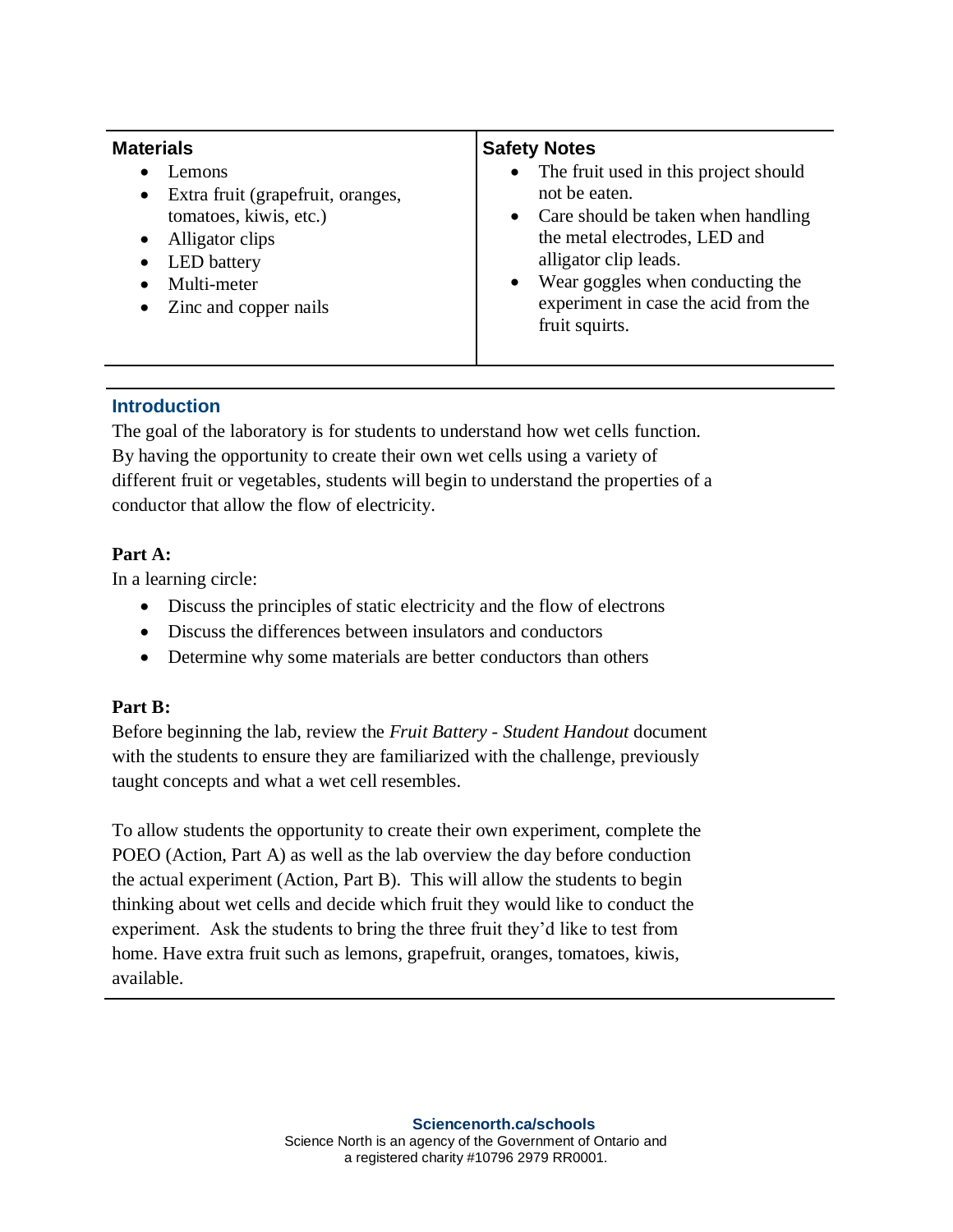# **Action**

## **Part A:**

To begin, use a lemon to complete a POEO that demonstrates the set-up being used for the laboratory. Ask students to indicate under *predictions*, what they think the LED and multi-meter will do. Complete the circuit and ask the students to complete the *observation* portion of the POEO. Students will then use the explanation portion to provide their theory as to what happened. To complete the POEO, repeat the experiment so that students can make new *observations* that will either prove or disprove their explanations.

## **Part B:**

Students will complete the experiment themselves using their own lemon and the three additional fruit they brought from home. Using the observation chart in the student handout, students will record the current (in milliamps) for three separate trials with each fruit and observe what happens to the LED. Once they have carried out the experiment, students can complete the experimental questions either in class or for homework.

To complete the language component, students can create a presentation (oral, powerpoint, or poster) to share their findings with a hydro company.

# **Consolidation/Extension**

Ask groups of students to share their findings. Have a group discussion based on the experimental questions and discuss the properties of electrolytes that make them good conductors. Teachers can also ask probing questions around the types of electrodes that were used and their properties that allow them to be good conductors of electricity. This is a good time to show the types of metals that batteries are made up of (cadmium, nickel etc) for students to make connections that electricity is best conducted through metals, whose properties make them excellent conductors of electricity.

## **Resources**

This experiment is based on Ontario grade 6 curriculum expectations: <http://www.edu.gov.on.ca/eng/curriculum/elementary/scientec18currb.pdf> Retrieved on January 19, 2018 The experiment was adapted from: <https://www.education.com/science-fair/article/which-fuit-produce-electricity/> Retrieved on January 18, 2018